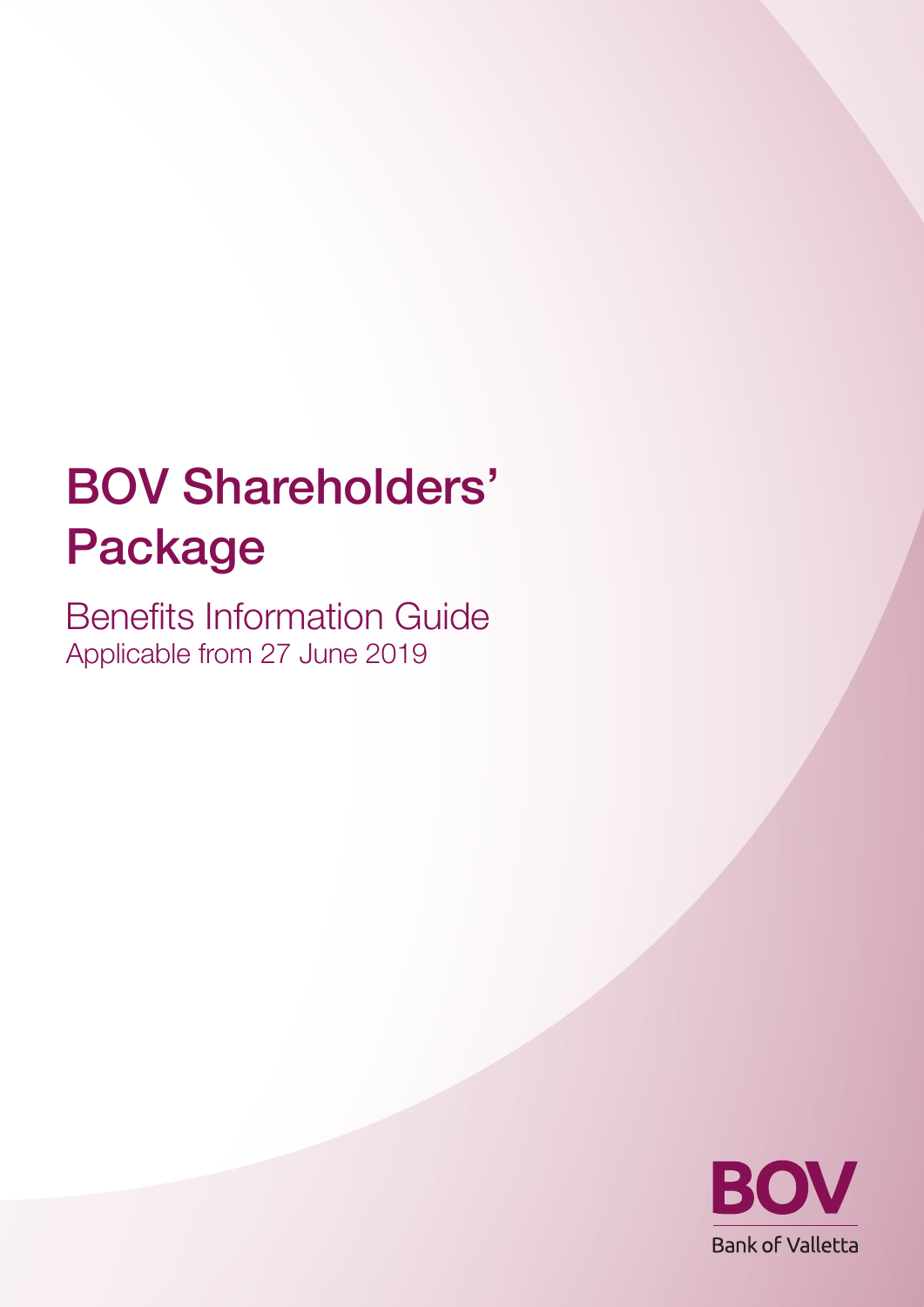### BOV Shareholders'Package Benefits Information Guide

The BOV Shareholders' Package is a suite of benefits designed specifically with BOV Shareholders in mind.

In this document, you will find a list of benefits in relation to products and services offered by BOV, as well as benefits in relation to products and services offered by participating third parties, such as hospitals, clinics and insurance companies.

The benefits available to Shareholders depend on the number of shares held as may be decided by the Bank from time to time. In this regard, the benefits are divided into four packages: Bronze, Silver, Gold and Platinum as follows:

| Package       | <b>Number of BOV Shares</b> |
|---------------|-----------------------------|
| <b>Bronze</b> | $1 - 4000$                  |
| Silver        | 4001 - 24000                |
| Gold          | 24001 - 65000               |
| Platinum      | $65001 +$                   |

Shareholders are kindly asked to read the Terms and Conditions below before seeking to avail themselves of the benefits listed below.

#### Bronze Package Benefits

| <b>BOV Stockbroking</b>                            | 10% discount on fees charged on deals in securities listed on the Malta<br>Stock Exchange |
|----------------------------------------------------|-------------------------------------------------------------------------------------------|
| Laferla Insurance Agency Ltd<br>www.laferla.com.mt | 10% discount on the Laferla Insurance Agency Ltd Health Scheme                            |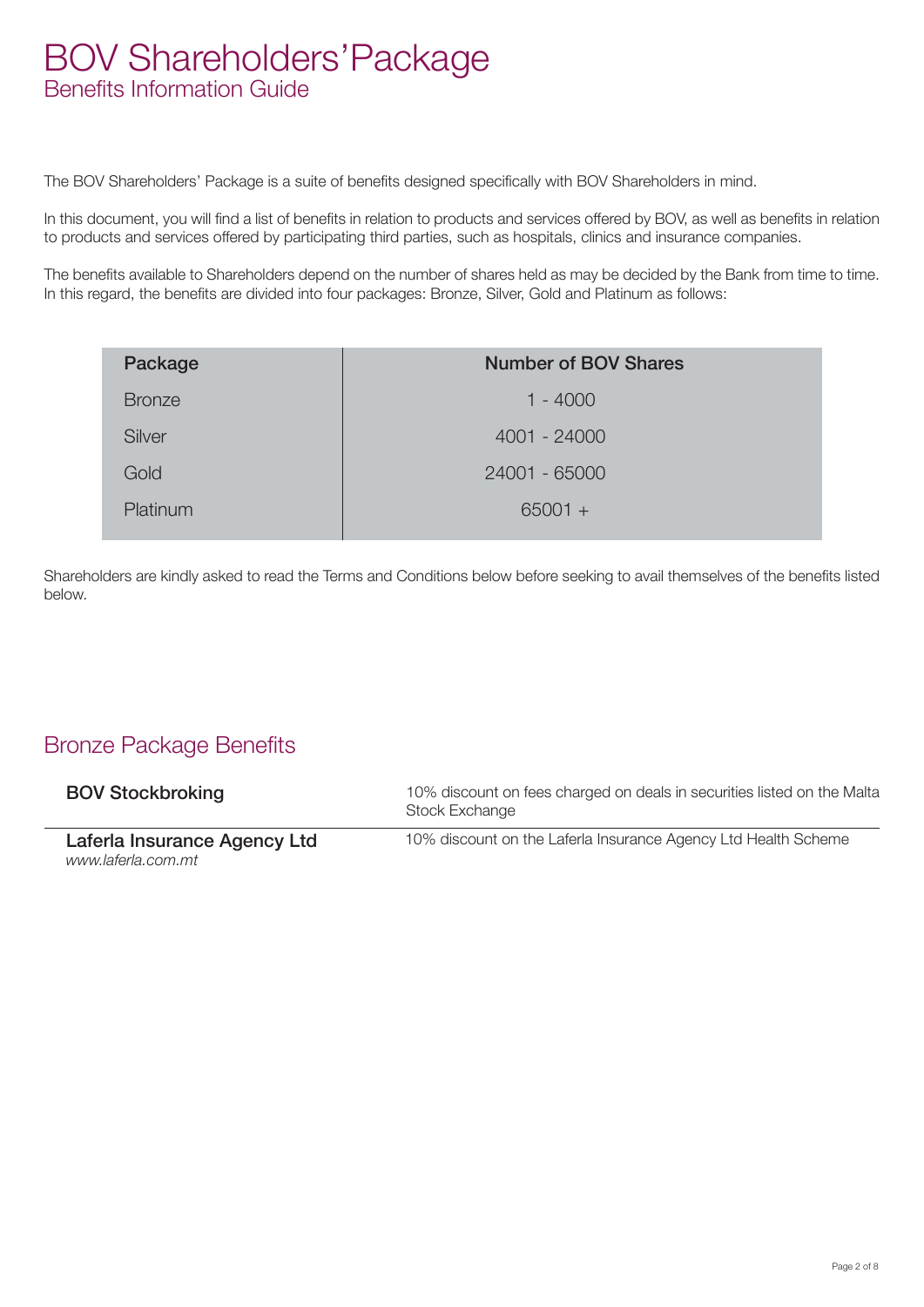### Silver Package Benefits

| <b>BOV Cards - annual fee rebates</b>                 | 50% rebate on the BOV Visa Classic Card, BOV Mastercard and BOV<br>Skypass annual fees                                                                                                              |
|-------------------------------------------------------|-----------------------------------------------------------------------------------------------------------------------------------------------------------------------------------------------------|
| <b>BOV Home Loans</b>                                 | 100% refund of Home Loan processing fees<br>(Not in conjunction with any other special offer)                                                                                                       |
| <b>BOV Safe Custody</b>                               | 50% reduction in renewal charges (not applicable to safe deposit lockers)                                                                                                                           |
| <b>BOV Stockbroking</b>                               | 15% discount on fees charged on deals in securities listed on the Malta<br>Stock Exchange                                                                                                           |
| <b>BOV Term Deposit Accounts</b>                      | An automatic interest rate premium of 0.125% on one to five-year euro<br>denominated term accounts with a minimum aggregate balance of $\epsilon$ 11,600                                            |
| <b>MAPFRE MSV Life Investment Bond</b>                | Reduced policy fees as well as a reduction in exit charges on policies<br>denominated in Euro, US\$ or GBP when purchased through BOV. The<br>reductions are listed below.                          |
| Laferla Insurance Agency Ltd<br>www.laferla.com.mt    | 20% discount on the Laferla Insurance Agency Ltd Health Scheme                                                                                                                                      |
| Saint James Hospital Group<br>www.stjameshospital.com | 10% discount on hospital/clinic fees (e.g., on hospital accommodation fees<br>and operating theatre fees) at all outlets listed in Term 8 of the terms and<br>conditions contained in this document |

| <b>MAPFRE MSV</b><br><b>Investment Bond</b>    | <b>Standard Version</b> | <b>Standard Version</b> | <b>Premier Version</b> | <b>Premier Version</b> |
|------------------------------------------------|-------------------------|-------------------------|------------------------|------------------------|
| <b>Reduced Policy Fees</b><br>and Exit Charges | Normal Rates            | <b>Reduced Rates</b>    | <b>Normal Rates</b>    | <b>Reduced Rates</b>   |
| Policy Fee                                     | €/US\$30, GBP20         | €/US\$10, GBP7          | €/US\$30, GBP20        | <b>NIL</b>             |
| Exit Charges                                   | %                       | $\%$                    | $\%$                   | %                      |
| Years 0-4                                      | 4.5                     | 3.0                     | 4.5                    | 3.0                    |
| Years 5-9                                      | 3.5                     | 2.0                     | 3.0                    | 1.5                    |
| Years 10-14                                    | 2.5                     | 1.0                     | 2.0                    | 0.5                    |
| Years 15-20                                    | 1.5                     | 0.0                     | 1.0                    | 0.0                    |
| 20 Years and over                              | 1.5                     | 0.0                     | 0.0                    | 0.0                    |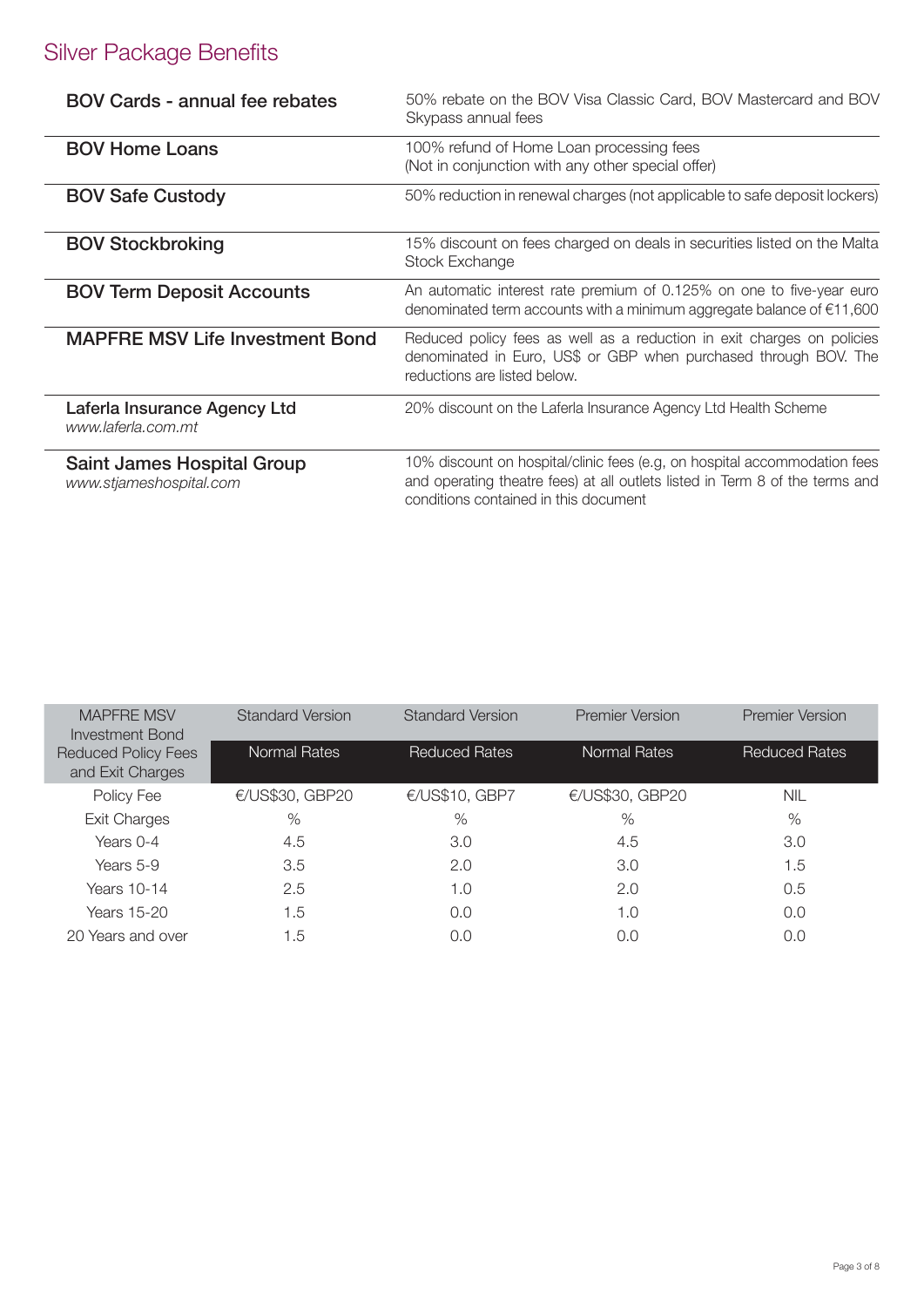## Gold Package Benefits

| <b>BOV Cards - annual fee rebates</b>                 | 50% rebate on the BOV Visa Classic Card, BOV Mastercard,<br>BOV Skypass and BOV Gold Card annual fees                                                                                              |  |  |
|-------------------------------------------------------|----------------------------------------------------------------------------------------------------------------------------------------------------------------------------------------------------|--|--|
| <b>BOV Home Loans</b>                                 | 100% refund of Home Loan processing fees<br>(Not in conjunction with any other special offer)                                                                                                      |  |  |
| <b>BOV Safe Custody</b>                               | 50% reduction in renewal charges (not applicable to safe deposit lockers)                                                                                                                          |  |  |
| <b>BOV Stockbroking</b>                               | 20% discount on fees charged on deals in securities listed on the Malta<br>Stock Exchange                                                                                                          |  |  |
| <b>BOV Term Deposit Accounts</b>                      | An automatic interest rate premium of 0.175% on one to five-year euro<br>denominated term accounts with a minimum aggregate balance of €11,600                                                     |  |  |
| <b>MAPFRE MSV Life Investment Bond</b>                | Reduced policy fees as well as a reduction in exit charges on policies<br>denominated in Euro, US\$ or GBP when purchased through BOV. The<br>reductions are listed below.                         |  |  |
| Laferla Insurance Agency Ltd<br>www.laferla.com.mt    | 20% discount on the Laferla Insurance Agency Ltd Health Scheme                                                                                                                                     |  |  |
| Saint James Hospital Group<br>www.stjameshospital.com | 10% discount on hospital/clinic fees (e.g. on hospital accommodation fees<br>and operating theatre fees) at all outlets listed in Term 8 of the terms and<br>conditions contained in this document |  |  |

| <b>MAPFRE MSV</b><br>Investment Bond           | <b>Standard Version</b> | <b>Standard Version</b> | <b>Premier Version</b> | <b>Premier Version</b> |
|------------------------------------------------|-------------------------|-------------------------|------------------------|------------------------|
| <b>Reduced Policy Fees</b><br>and Exit Charges | <b>Normal Rates</b>     | <b>Reduced Rates</b>    | <b>Normal Rates</b>    | <b>Reduced Rates</b>   |
| Policy Fee                                     | €/US\$30, GBP20         | €/US\$10, GBP7          | €/US\$30, GBP20        | <b>NIL</b>             |
| <b>Exit Charges</b>                            | $\%$                    | $\%$                    | %                      | %                      |
| Years 0-4                                      | 4.5                     | 3.0                     | 4.5                    | 3.0                    |
| Years 5-9                                      | 3.5                     | 2.0                     | 3.0                    | 1.5                    |
| Years 10-14                                    | 2.5                     | 1.0                     | 2.0                    | 0.5                    |
| Years 15-20                                    | 1.5                     | 0.0                     | 1.0                    | 0.0                    |
| 20 Years and over                              | 1.5                     | 0.0                     | 0.0                    | 0.0                    |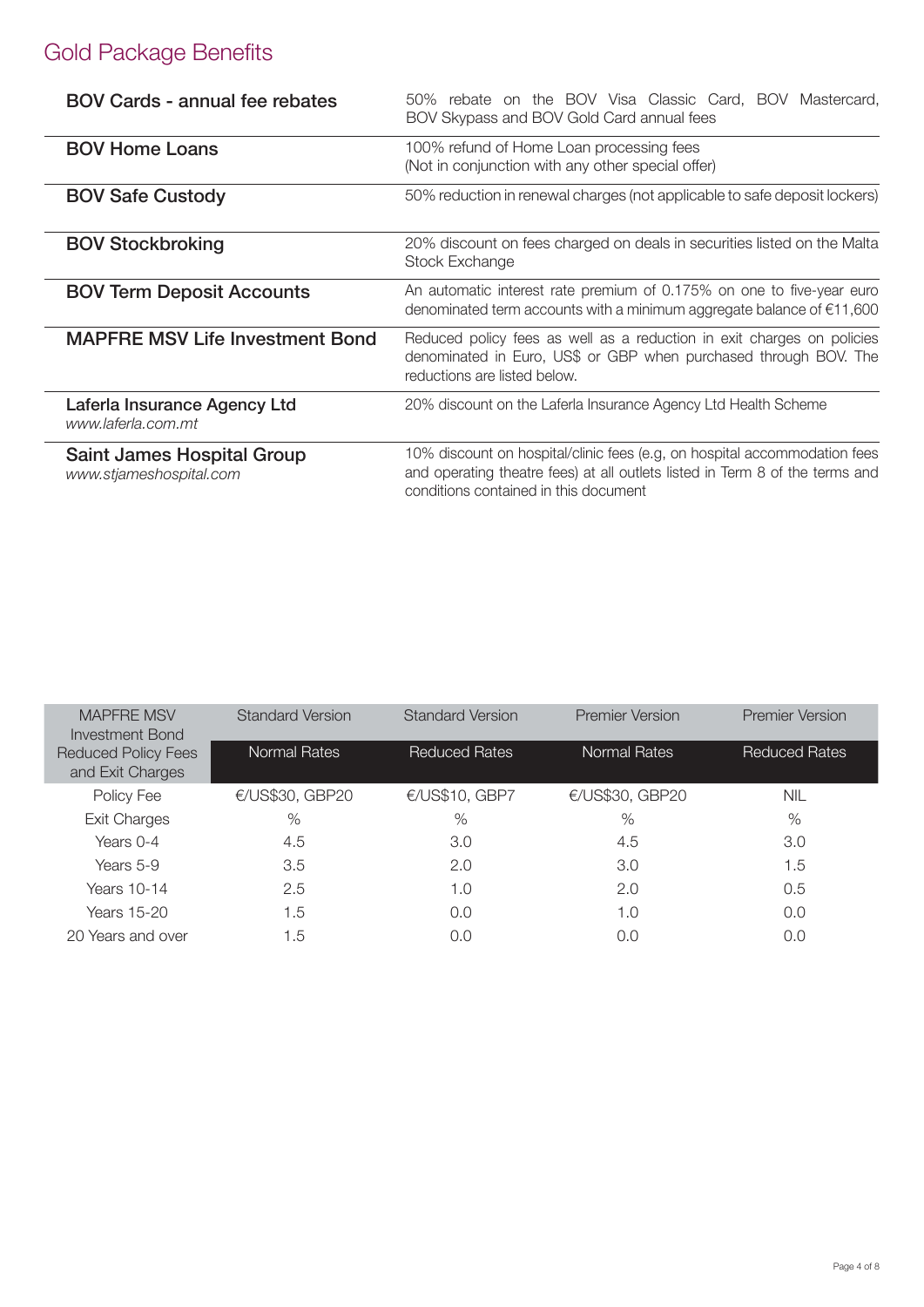## Platinum Package Benefits

| BOV Cards - annual fee rebates                        | 50% rebate on the BOV Visa Classic Card, BOV Mastercard,<br>BOV Skypass, BOV Gold Card and BOV Platinum Card annual fees                                                                           |
|-------------------------------------------------------|----------------------------------------------------------------------------------------------------------------------------------------------------------------------------------------------------|
| <b>BOV Home Loans</b>                                 | 100% refund of Home Loan processing fees<br>(Not in conjunction with any other special offer)                                                                                                      |
| <b>BOV Safe Custody</b>                               | 50% reduction in renewal charges (not applicable to safe deposit lockers)                                                                                                                          |
| <b>BOV Stockbroking</b>                               | 25% discount on fees charged on deals in securities listed on the Malta<br>Stock Exchange                                                                                                          |
| <b>BOV Term Deposit Accounts</b>                      | An automatic interest rate premium of 0.225% on one to five-year euro<br>denominated term accounts with a minimum aggregate balance of €11,600                                                     |
| <b>MAPFRE MSV Life Investment Bond</b>                | Reduced policy fees as well as a reduction in exit charges on policies<br>denominated in Euro, US\$ or GBP when purchased through BOV. The<br>reductions are listed below.                         |
| Laferla Insurance Agency Ltd<br>www.laferla.com.mt    | 20% discount on the Laferla Insurance Agency Ltd Health Scheme                                                                                                                                     |
| Saint James Hospital Group<br>www.stjameshospital.com | 10% discount on hospital/clinic fees (e.g. on hospital accommodation fees<br>and operating theatre fees) at all outlets listed in Term 8 of the terms and<br>conditions contained in this document |

| <b>MAPFRE MSV</b><br>Investment Bond           | <b>Standard Version</b> | <b>Standard Version</b> | <b>Premier Version</b> | <b>Premier Version</b> |
|------------------------------------------------|-------------------------|-------------------------|------------------------|------------------------|
| <b>Reduced Policy Fees</b><br>and Exit Charges | Normal Rates            | <b>Reduced Rates</b>    | <b>Normal Rates</b>    | <b>Reduced Rates</b>   |
| Policy Fee                                     | €/US\$30, GBP20         | €/US\$10, GBP7          | €/US\$30, GBP20        | <b>NIL</b>             |
| Exit Charges                                   | $\%$                    | %                       | $\%$                   | $\%$                   |
| Years 0-4                                      | 4.5                     | 3.0                     | 4.5                    | 3.0                    |
| Years 5-9                                      | 3.5                     | 2.0                     | 3.0                    | 1.5                    |
| Years 10-14                                    | 2.5                     | 1.0                     | 2.0                    | 0.5                    |
| Years 15-20                                    | 1.5                     | 0.0                     | 1.0                    | 0.0                    |
| 20 Years and over                              | 1.5                     | 0.0                     | 0.0                    | 0.0                    |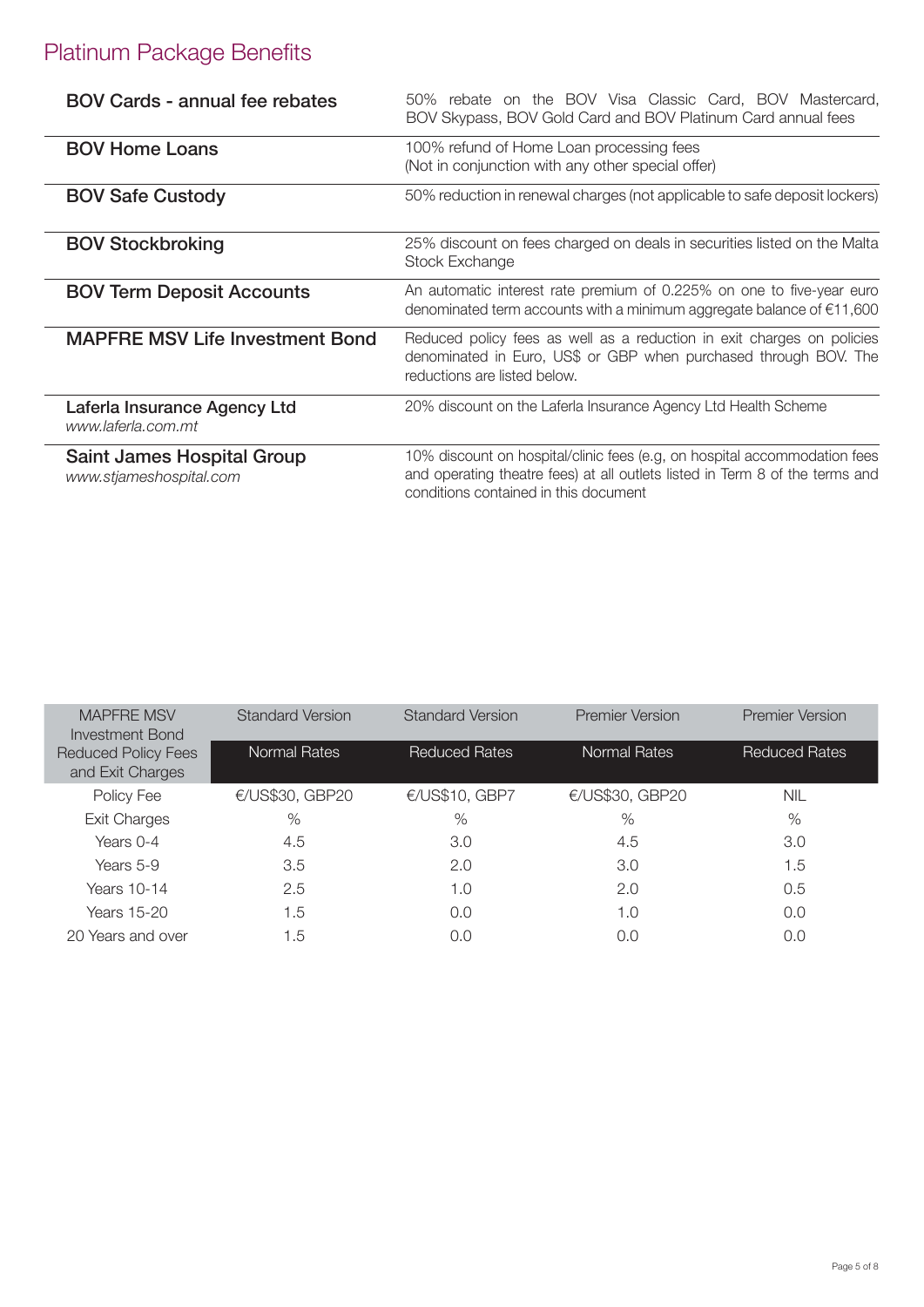Participation in the BOV Shareholders' Package is regulated by the following Terms and Conditions as may be amended from time to time by the Bank.

- 1. Definitions:
	- a. 'Bank' means Bank of Valletta p.l.c. the registered office of which is 58, Triq San Żakkarija, Il-Belt Valletta VLT 1130 Malta, with registered number C2833:
	- b. 'Shareholder' means the Shareholder whose identity card number is used to open the MSE account (i.e. the first named Shareholder) on the Malta Stock Exchange Register and who is recognised as such in terms of the Bank's Memorandum and Articles of Association. Spouses and/or any other person who holds the shares jointly with the Shareholder do not qualify for the Shareholders' Package. In addition, for the purposes of the Package the definition excludes Shareholders which are corporates or other entities;
	- c. 'Third Party' means any provider of a benefit under the BOV Shareholders' Package other than Bank of Valletta p.l.c.;
	- d. 'Benefits' refers to the benefits collectively under the BOV Shareholders' Package.
- 2. The Benefits that are extended to Shareholders depend on the number of shares held and are divided into four packages: Bronze, Silver, Gold and Platinum as indicated in the Shareholders' Package Benefits Information Guide.
- 3. Term Deposit Accounts:
	- a. For an account to benefit from an interest rate premium as detailed in this Guide, upon opening or renewal, the following criteria must be satisfied:
		- i. The Shareholder must hold sufficient shares to qualify for the Silver, Gold or Platinum Package to benefit from the related interest rate premium;
		- ii. The term deposit account must be denominated in euro and must be a 'classic' term deposit account of a term of one, two, three, four, or five years. The following accounts do not qualify for a premium:
			- (i) limited/special offer accounts;
			- (ii) accounts in the name of a third party, including the spouse;
		- iii. The term deposit account must be in the name of the Shareholder, and if it is a joint account, the Shareholder must be the first named accountholder of the account;
		- iv. The Shareholder must hold a minimum aggregate balance of €11,600 in his/her euro term deposit accounts. Such term deposit accounts must be denominated in euro and must be term deposit accounts of a term of one, two, three, four, or five years. Balances in the following accounts do not contribute towards this minimum balance:
			- (i) limited/special offer accounts;
			- (ii) accounts in the name of a third party, including the spouse;
			- (iii) joint accounts where the Shareholder is not the first named accountholder.
- 4. Credit Cards:
	- a. The Benefit consisting of a 50% rebate on the credit card annual fee is not granted by way of a 50% reduction of the fee of the applicable cards on due date, but as a refund of 50% of the full fee. This means that the full fee will be deducted from the credit card account (account), and the rebate will be subsequently credited to the account on a later date, normally within 30 days. Should the refund not have been credited within 30 days, kindly contact the Office of the Company Secretary. Shareholders are informed that no claims arising from a delay in crediting of the fee rebate will be accepted and that card holders remain subject to the Terms and Conditions regulating their card, including the obligation to effect the minimum payments as per the credit card statement;
	- b. The Benefits are not applicable to credit cards held in the name of the spouse of a Shareholder, to supplementary cards and to credit cards in the name of a Shareholder but pertaining to a third party, such as corporate credit cards;
	- c. Increases in credit card limits remain subject to normal bank lending criteria and final approval from your BOV Branch.
- 5. MAPFRE MSV Investment Bond:
	- a. To benefit, the Shareholder is to inform the BOV representative that he/she is a BOV Shareholder;
	- b. This Benefit is only extended to policies taken out at Bank of Valletta p.l.c.
- 6. BOV Home Loans
	- a. 100% refund on home loan processing fees on BOV Home Loans, applies to applications under the HomeFirst or HomePlus products only. The processing fees are due to the Bank upon issue of the sanction letter and will be refunded in full upon publication of deed;
	- b. Booking Fees on Fixed Rate Loans are applicable;
	- c. In order for the refund to be applicable, the Shareholder is to inform the BOV representative that he/she is a BOV Shareholder at loan application stage.
- 7. BOV Stockbroking

Shareholders remain subject to the minimum charge specified in the Bank's Tariff of Charges.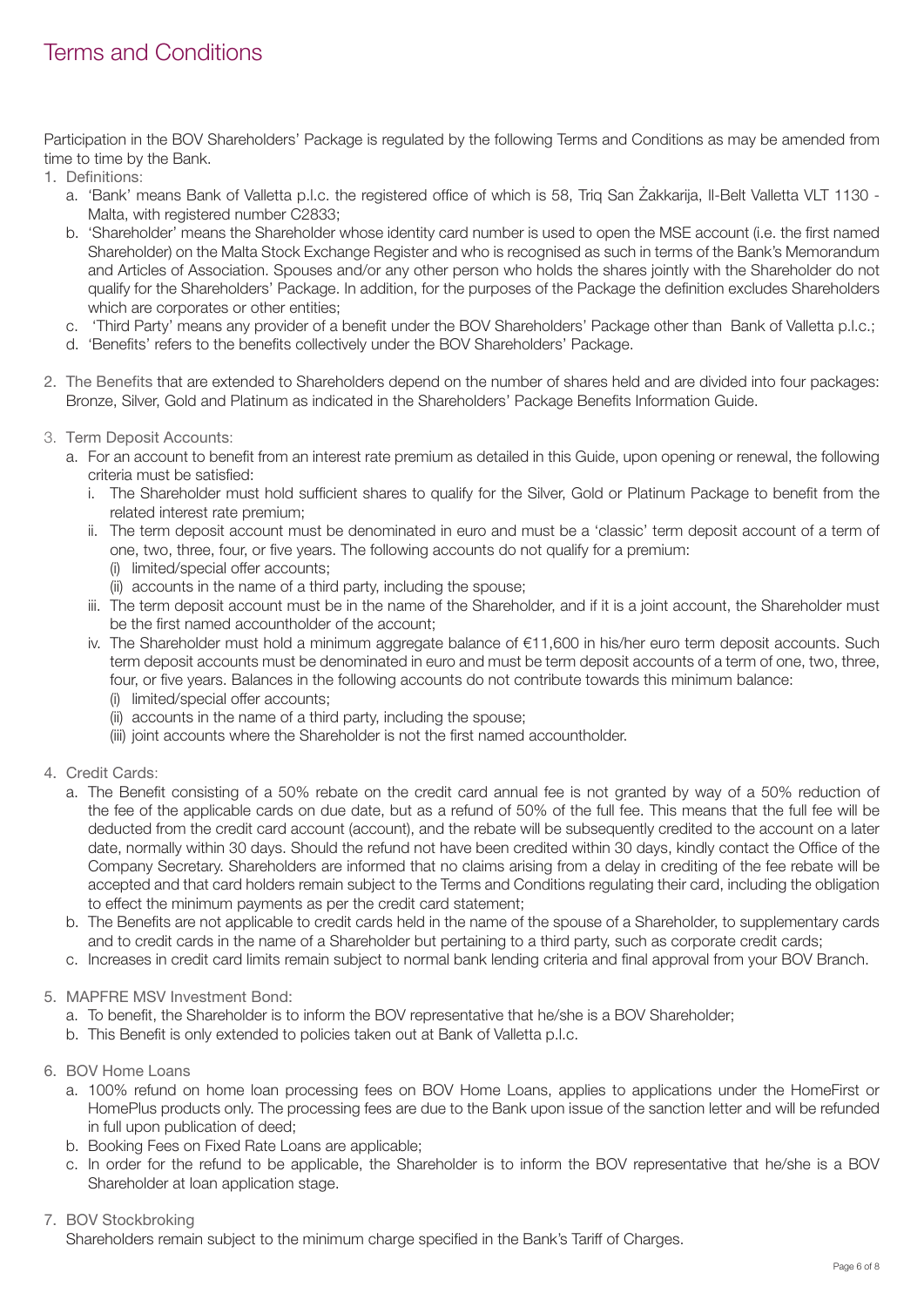8. Saint James Hospital Group:

The discount is not applicable on the outpatient clinic fee, cosmetic surgery fees and laboratory fees. The following is a list of Saint James Hospital Group Outlets:

Saint James (Capua) Hospital, Sliema Saint James Hospital, Ħaż-Żabbar Ħaż-Żebbug Highway Clinic Burmarrad Highway Clinic LiveLife Physical Rehabilitation Centre Transforma Cosmetic Clinics – Ħ'Attard and Smart City Transforma Le Spa – Mellieħa and St Julian's I Smile Dental Clinic, Smart City Tooth Fairy Dental Clinic, Smart City

- 9. General Terms and Conditions specific to Benefits offered by a Third Party
	- a. Shareholders are to apply for and secure the Benefits at enquiry stage and before payment is made. After payment is made, Shareholders are not entitled to claim the Benefit;
	- b. The Benefits are not applicable on professional fees (such as doctors' fees), and cases where any expenses are covered in full or in part by an insurance company, employer or other third party;
	- c. To apply for any benefit, a Shareholder must present proof of shareholding to the relevant Third Party. This can take the form of the latest Malta Stock Exchange statement of holdings or dividend advice. In the case of shareholding held under nominee a recent letter not older than one month issued by the subscribing Stockbroker is to be presented;
	- d. Information regarding the Benefits provided by a Third Party is available from the relevant Third Party;
	- e. Whilst every effort has been made to ensure that the details related to Benefits offered by Third Parties are correct and up to-date, the Bank will not accept claims related to the cessation, reduction or change to these Benefits provided by Third Parties, even if short or no notice was given by the Third Party. It is for this reason that it is very important that Shareholders discuss the Benefit with the Third Party before choosing to use the Third Party's services or purchase their products.
- 10. General Terms and Conditions:
	- a. Shareholders are to mention that they are BOV Shareholders and the BOV Shareholders' Package before seeking to avail themselves of any product or service on which they are entitled to a Benefit;
	- b. The Bank reserves the right to decline any application for any of its products and/or services at its own discretion;
	- c. To apply for any benefit, a Shareholder must present proof of shareholding to the relevant Third Party. This can take the form of the latest Malta Stock Exchange statement of holdings or dividend advice. In the case of shareholding held under nominee a recent letter not older than one month issued by the subscribing Stockbroker is to be presented;
	- d. The Benefits (except for the premium interest rates on BOV Term Deposit Accounts and the Benefits related to the MAPFRE MSV Investment Bond policies which continue to apply until maturity of the account/policy) will be terminated immediately in the event that the number of shares held by the Shareholder falls below the minimum shareholding required to benefit;
	- e. Eligibility to the Benefits under the BOV Shareholders' Package will also immediately cease upon the demise of the Shareholder (except for the premium interest on BOV Term Deposit Accounts which will continue to apply until maturity of the account);
	- f. The Benefits may not be availed of in conjunction with any other benefit, discount, offer, or special package;
	- g. The non-application of a Benefit offered by the Bank (excluding Benefits by Third Parties) may be rectified by the Bank if the Shareholder was entitled to the Benefit under the Terms and Conditions of the Shareholders' Package. Rectification will be limited to claims related to the non-application of Benefits in the current financial year;
	- h. It is the Shareholder's responsibility to check that he/she benefiting from the BOV Shareholders' Package and to bring any queries to the attention of the Office of the Company Secretary;
	- i. Save as otherwise stated in these Terms and Conditions, all products and services shall be regulated by the Bank's Terms and Conditions applicable from time to time and may be subject to other applicable fees and charges as per Bank's Tariff of Charges;
	- j. The Benefits, Terms and Conditions contained in this Product Information Guide shall apply from the 15 May 2015;
	- k. The Bank reserves the right to discontinue the BOV Shareholders' Package at any time and make changes thereto and will endeavour to give the Shareholder reasonable notice of any withdrawal and/or amendment of the above Benefits.